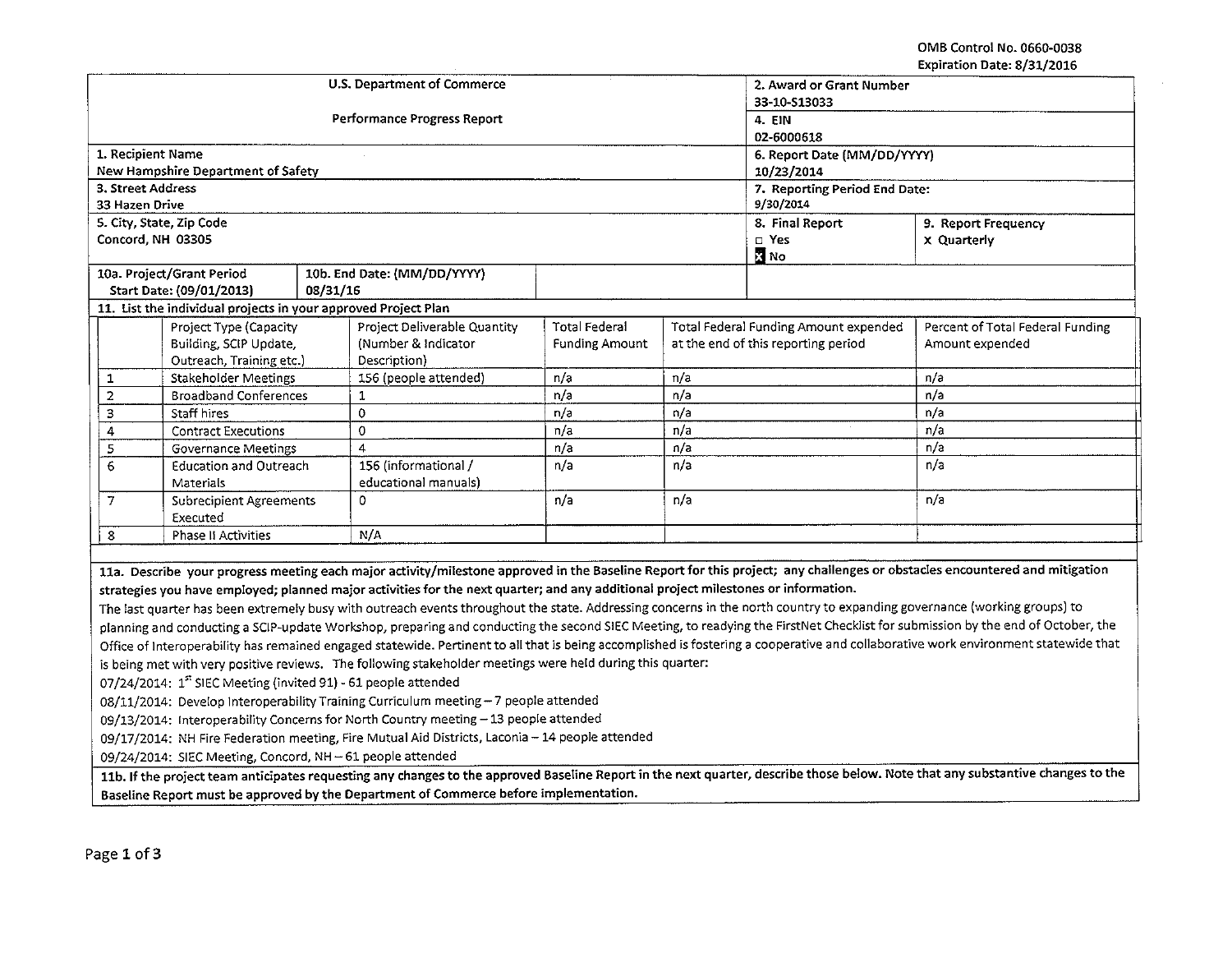At this time, we do not anticipate any changes to take place the next quarter.

llc. Provide any other information that would be useful to NTIA as it assesses this project's progress.

Progress regarding FirstNet and defining the SWIC's position has been to collaborate with FEMA Region 1 States through regional planning sessions. Attendance in the past year to the NCSWIC and RECCWG conferences, along with FirstNet Webinars has been instrumental in this capacity. The important milestones reached this past year have been the development of Governance, the actual standing up of the SIEC, gaining the legislative authority required by the SIEC, and updating the SCIP as a more readable and contemporaneous document that reflects the statewide effort, not to mention the positive relationships that have been fostered throughout the state by the Outreach Program. The NTIA Grant has allowed us that platform to move forward as we look ahead to FirstNet and the on-site consultation that will form the basis to move on to Phase II.

lld. Describe any success stories or best practices you have identified. Please be as specific as possible. N/A

12. Personnel

12a. If the project is not fully staffed, describe how any lack of staffing may impact the project's time line and when the project will be fully staffed.

In the Baseline/Expenditure Plan, NHDOS anticipates hiring a Business Systems Analyst as we begin to move into the near year. Much of the foundation needed to be in place before we anticipated future hires. We are currently evaluating the needs required to move forward and we anticipate staffing will be key to our future progress.

12b. Staffing Table

| ________               | FTE % | Project(s) Assigned                                      | Change          |
|------------------------|-------|----------------------------------------------------------|-----------------|
| <b>SWIC</b>            | 0.75  | Management and coordination of grant project activities. | No change.      |
| Program specialist III | -.01  | <sup>1</sup> Tracking and Reporting<br>Financiali<br>.   | No change.<br>. |

Add Row | Remove Row

13. Subcontracts (Vendors and/or Subrecipients) M/A 13a. Subcontracts Table – Include all subcontractors. The totals from this table must equal the "Subcontracts Total" in Question 14f.

| Name                  | Subcontract Purpose | Type<br>(Vendor/Subrec.) | RFP/RFQ<br>Issued<br>(Y/N) | Contract<br>Executed<br>(Y/N) | Start<br>Date | End<br>Date | Total Federal<br>Funds Allocated | <b>Total Matching</b><br>Funds Allocated | Project and % Assigned |
|-----------------------|---------------------|--------------------------|----------------------------|-------------------------------|---------------|-------------|----------------------------------|------------------------------------------|------------------------|
| N/A                   |                     |                          |                            |                               |               |             |                                  |                                          |                        |
| Add Row<br>Remove Row |                     |                          |                            |                               |               |             |                                  |                                          |                        |

13b. Describe any challenges encountered with vendors and/or subrecipients.

None at this time.

Page 2 of 3